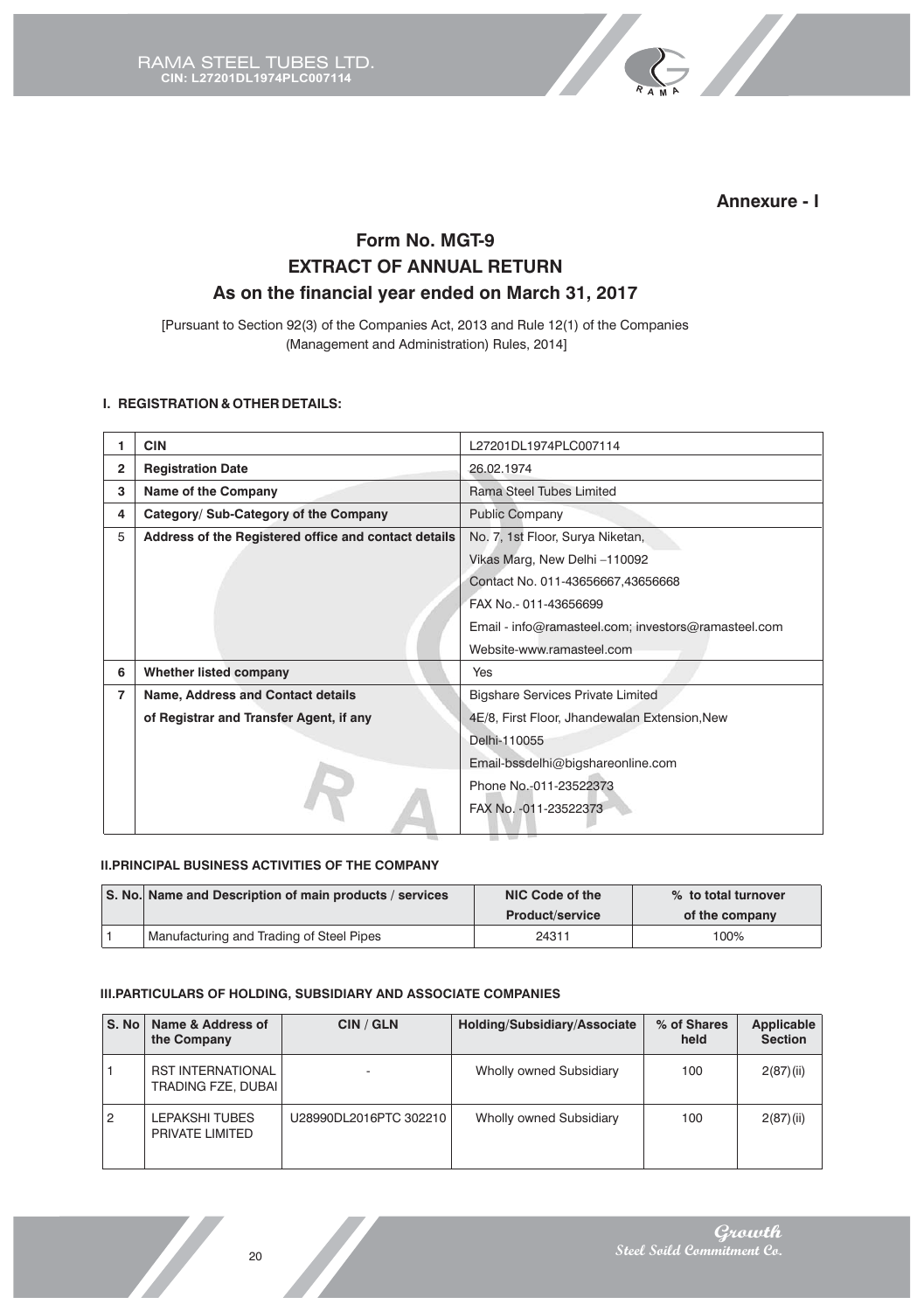# **IV. SHARE HOLDING PATTERN (Equity Share Capital Breakup as percentage of Total Equity)**

i)Category-wise Share Holding

**R <sup>A</sup> <sup>M</sup>A**

| % of Total<br>% of Total<br>Total<br><b>Physical</b><br>Demat<br><b>Total</b><br><b>Physical</b><br><b>Demat</b><br><b>Shares</b><br><b>Shares</b><br>A. Promoter s<br>$(1)$ Indian<br>a) Individual/ HUF<br>9543000<br>11043000<br>$\mathbf 0$<br>11043000<br>73.95<br>0<br>9543000<br>59.52<br>$-14.43$<br>b) Central Govt<br>$\mathbf 0$<br>$\mathbf 0$<br>0<br>0<br>0<br>0.00<br>0<br>0.00<br>0.00<br>$\mathbf 0$<br>c) State Govt(s)<br>0<br>0<br>0<br>0<br>0<br>0.00<br>0.00<br>0.00<br>0<br>$\mathbf 0$<br>0<br>0<br>0<br>d) Bodies Corp.<br>0.00<br>0<br>0.00<br>0.00<br>0<br>$\mathbf 0$<br>0<br>0<br>0<br>0<br>e) Banks / Fl<br>0.00<br>0.00<br>0.00<br>0<br>f) Any other<br>0<br>0<br>0.00<br>0<br>0<br>0<br>0.00<br>0.00<br>11043000<br>0<br>Sub-total $(A)$ $(1)$ :-<br>11043000<br>$\mathbf{0}$<br>73.95<br>9543000<br>9543000<br>$-14.43$<br>59.52<br>(2) Foreign<br>0.00<br>$\mathbf 0$<br>$\mathbf 0$<br>$\overline{0}$<br>$\overline{0}$<br>$\Omega$<br>0<br>a) NRIs - Individuals<br>0.00<br>0.00<br>0.00<br>0<br>$\mathbf 0$<br>0<br>0<br>b) Other - Individuals<br>0.00<br>0<br>$\mathbf{0}$<br>0.00<br>0.00<br>$\mathbf 0$<br>$\mathbf 0$<br>0<br>0<br>0<br>$\overline{0}$<br>c) Bodies Corp.<br>0.00<br>0.00<br>0.00<br>$\overline{0}$<br>$\mathbf 0$<br>$\overline{0}$<br>$\mathbf 0$<br>$\overline{0}$<br>d) Banks / Fl<br>0.00<br>0<br>0.00<br>0.00<br>$\mathbf 0$<br>$\mathbf 0$<br>$\overline{0}$<br>0<br>e) Any Other<br>0.00<br>0<br>0<br>0.00<br>0.00<br>$\overline{0}$<br>0<br>$\overline{0}$<br>$\mathsf{O}\xspace$<br>0<br>0<br>Sub -total (A) (2):-<br>0.00<br>0.00<br>0.00 |
|----------------------------------------------------------------------------------------------------------------------------------------------------------------------------------------------------------------------------------------------------------------------------------------------------------------------------------------------------------------------------------------------------------------------------------------------------------------------------------------------------------------------------------------------------------------------------------------------------------------------------------------------------------------------------------------------------------------------------------------------------------------------------------------------------------------------------------------------------------------------------------------------------------------------------------------------------------------------------------------------------------------------------------------------------------------------------------------------------------------------------------------------------------------------------------------------------------------------------------------------------------------------------------------------------------------------------------------------------------------------------------------------------------------------------------------------------------------------------------------------------------------------------------------------------------------------------------------------------------------|
|                                                                                                                                                                                                                                                                                                                                                                                                                                                                                                                                                                                                                                                                                                                                                                                                                                                                                                                                                                                                                                                                                                                                                                                                                                                                                                                                                                                                                                                                                                                                                                                                                |
|                                                                                                                                                                                                                                                                                                                                                                                                                                                                                                                                                                                                                                                                                                                                                                                                                                                                                                                                                                                                                                                                                                                                                                                                                                                                                                                                                                                                                                                                                                                                                                                                                |
|                                                                                                                                                                                                                                                                                                                                                                                                                                                                                                                                                                                                                                                                                                                                                                                                                                                                                                                                                                                                                                                                                                                                                                                                                                                                                                                                                                                                                                                                                                                                                                                                                |
|                                                                                                                                                                                                                                                                                                                                                                                                                                                                                                                                                                                                                                                                                                                                                                                                                                                                                                                                                                                                                                                                                                                                                                                                                                                                                                                                                                                                                                                                                                                                                                                                                |
|                                                                                                                                                                                                                                                                                                                                                                                                                                                                                                                                                                                                                                                                                                                                                                                                                                                                                                                                                                                                                                                                                                                                                                                                                                                                                                                                                                                                                                                                                                                                                                                                                |
|                                                                                                                                                                                                                                                                                                                                                                                                                                                                                                                                                                                                                                                                                                                                                                                                                                                                                                                                                                                                                                                                                                                                                                                                                                                                                                                                                                                                                                                                                                                                                                                                                |
|                                                                                                                                                                                                                                                                                                                                                                                                                                                                                                                                                                                                                                                                                                                                                                                                                                                                                                                                                                                                                                                                                                                                                                                                                                                                                                                                                                                                                                                                                                                                                                                                                |
|                                                                                                                                                                                                                                                                                                                                                                                                                                                                                                                                                                                                                                                                                                                                                                                                                                                                                                                                                                                                                                                                                                                                                                                                                                                                                                                                                                                                                                                                                                                                                                                                                |
|                                                                                                                                                                                                                                                                                                                                                                                                                                                                                                                                                                                                                                                                                                                                                                                                                                                                                                                                                                                                                                                                                                                                                                                                                                                                                                                                                                                                                                                                                                                                                                                                                |
|                                                                                                                                                                                                                                                                                                                                                                                                                                                                                                                                                                                                                                                                                                                                                                                                                                                                                                                                                                                                                                                                                                                                                                                                                                                                                                                                                                                                                                                                                                                                                                                                                |
|                                                                                                                                                                                                                                                                                                                                                                                                                                                                                                                                                                                                                                                                                                                                                                                                                                                                                                                                                                                                                                                                                                                                                                                                                                                                                                                                                                                                                                                                                                                                                                                                                |
|                                                                                                                                                                                                                                                                                                                                                                                                                                                                                                                                                                                                                                                                                                                                                                                                                                                                                                                                                                                                                                                                                                                                                                                                                                                                                                                                                                                                                                                                                                                                                                                                                |
|                                                                                                                                                                                                                                                                                                                                                                                                                                                                                                                                                                                                                                                                                                                                                                                                                                                                                                                                                                                                                                                                                                                                                                                                                                                                                                                                                                                                                                                                                                                                                                                                                |
|                                                                                                                                                                                                                                                                                                                                                                                                                                                                                                                                                                                                                                                                                                                                                                                                                                                                                                                                                                                                                                                                                                                                                                                                                                                                                                                                                                                                                                                                                                                                                                                                                |
|                                                                                                                                                                                                                                                                                                                                                                                                                                                                                                                                                                                                                                                                                                                                                                                                                                                                                                                                                                                                                                                                                                                                                                                                                                                                                                                                                                                                                                                                                                                                                                                                                |
|                                                                                                                                                                                                                                                                                                                                                                                                                                                                                                                                                                                                                                                                                                                                                                                                                                                                                                                                                                                                                                                                                                                                                                                                                                                                                                                                                                                                                                                                                                                                                                                                                |
|                                                                                                                                                                                                                                                                                                                                                                                                                                                                                                                                                                                                                                                                                                                                                                                                                                                                                                                                                                                                                                                                                                                                                                                                                                                                                                                                                                                                                                                                                                                                                                                                                |
| $\mathbf 0$<br>$-14.4$<br><b>Total shareholding</b><br>11043000<br>$\overline{0}$<br>11043000<br>73.95<br>9543000<br>9543000<br>59.52                                                                                                                                                                                                                                                                                                                                                                                                                                                                                                                                                                                                                                                                                                                                                                                                                                                                                                                                                                                                                                                                                                                                                                                                                                                                                                                                                                                                                                                                          |
| of Promoter $(A) =$                                                                                                                                                                                                                                                                                                                                                                                                                                                                                                                                                                                                                                                                                                                                                                                                                                                                                                                                                                                                                                                                                                                                                                                                                                                                                                                                                                                                                                                                                                                                                                                            |
| $(A)(1)+(A)(2)$                                                                                                                                                                                                                                                                                                                                                                                                                                                                                                                                                                                                                                                                                                                                                                                                                                                                                                                                                                                                                                                                                                                                                                                                                                                                                                                                                                                                                                                                                                                                                                                                |
| <b>B.</b> Public                                                                                                                                                                                                                                                                                                                                                                                                                                                                                                                                                                                                                                                                                                                                                                                                                                                                                                                                                                                                                                                                                                                                                                                                                                                                                                                                                                                                                                                                                                                                                                                               |
| Shareholding                                                                                                                                                                                                                                                                                                                                                                                                                                                                                                                                                                                                                                                                                                                                                                                                                                                                                                                                                                                                                                                                                                                                                                                                                                                                                                                                                                                                                                                                                                                                                                                                   |
| 1. Institutions                                                                                                                                                                                                                                                                                                                                                                                                                                                                                                                                                                                                                                                                                                                                                                                                                                                                                                                                                                                                                                                                                                                                                                                                                                                                                                                                                                                                                                                                                                                                                                                                |
| $\overline{0}$<br>$\overline{0}$<br>$\overline{0}$<br>0<br>a) Mutual Funds<br>0<br>$\mathbf{0}$<br>0.00<br>0.00<br>0.00                                                                                                                                                                                                                                                                                                                                                                                                                                                                                                                                                                                                                                                                                                                                                                                                                                                                                                                                                                                                                                                                                                                                                                                                                                                                                                                                                                                                                                                                                        |
| b) Banks / Fl<br>49621<br>$\circ$<br>49621<br>0.33<br>112862<br>112862<br>0.70<br>0.37<br>0                                                                                                                                                                                                                                                                                                                                                                                                                                                                                                                                                                                                                                                                                                                                                                                                                                                                                                                                                                                                                                                                                                                                                                                                                                                                                                                                                                                                                                                                                                                    |
| $\overline{0}$<br>$\overline{0}$<br>c) Central Govt<br>0<br>0.00<br>$\mathbf 0$<br>0<br>0.00<br>0.00<br>$\mathbf 0$                                                                                                                                                                                                                                                                                                                                                                                                                                                                                                                                                                                                                                                                                                                                                                                                                                                                                                                                                                                                                                                                                                                                                                                                                                                                                                                                                                                                                                                                                            |
| Ō<br>0<br>0.00<br>$\overline{0}$<br>0<br>d) State Govt(s)<br>0<br>0<br>0.00<br>0.00                                                                                                                                                                                                                                                                                                                                                                                                                                                                                                                                                                                                                                                                                                                                                                                                                                                                                                                                                                                                                                                                                                                                                                                                                                                                                                                                                                                                                                                                                                                            |
| 0.00<br>0<br>e) Venture Capital Funds<br>0<br>0<br>0<br>0<br>0.00<br>0.00<br>0                                                                                                                                                                                                                                                                                                                                                                                                                                                                                                                                                                                                                                                                                                                                                                                                                                                                                                                                                                                                                                                                                                                                                                                                                                                                                                                                                                                                                                                                                                                                 |
| 0<br>0<br>0<br>0<br>$\mathsf{O}$<br>f) Insurance Companies<br>0.00<br>0<br>0.00<br>0.00                                                                                                                                                                                                                                                                                                                                                                                                                                                                                                                                                                                                                                                                                                                                                                                                                                                                                                                                                                                                                                                                                                                                                                                                                                                                                                                                                                                                                                                                                                                        |
| g) Flls<br>0<br>$\mathsf O$<br>0<br>$\mathsf{O}\xspace$<br>$\mathsf{O}$<br>0.00<br>0.00<br>$\mathsf{O}\xspace$<br>0.00                                                                                                                                                                                                                                                                                                                                                                                                                                                                                                                                                                                                                                                                                                                                                                                                                                                                                                                                                                                                                                                                                                                                                                                                                                                                                                                                                                                                                                                                                         |
| h) Foreign Venture<br>0<br>0<br>0<br>0<br>$\mathsf{O}\xspace$<br>0.00<br>0<br>0.00<br>0.00                                                                                                                                                                                                                                                                                                                                                                                                                                                                                                                                                                                                                                                                                                                                                                                                                                                                                                                                                                                                                                                                                                                                                                                                                                                                                                                                                                                                                                                                                                                     |
| <b>Capital Funds</b>                                                                                                                                                                                                                                                                                                                                                                                                                                                                                                                                                                                                                                                                                                                                                                                                                                                                                                                                                                                                                                                                                                                                                                                                                                                                                                                                                                                                                                                                                                                                                                                           |
| i) Others (specify)<br>0<br>$\mathsf 0$<br>0<br>$\mathsf 0$<br>0.00<br>0<br>0<br>0.00<br>0.00                                                                                                                                                                                                                                                                                                                                                                                                                                                                                                                                                                                                                                                                                                                                                                                                                                                                                                                                                                                                                                                                                                                                                                                                                                                                                                                                                                                                                                                                                                                  |
| Sub-total $(B)(1)$ :-<br>$\bigcirc$<br>$\mathsf{O}\xspace$<br>49621<br>49621<br>0.33<br>112862<br>112862<br>0.70<br>0.37                                                                                                                                                                                                                                                                                                                                                                                                                                                                                                                                                                                                                                                                                                                                                                                                                                                                                                                                                                                                                                                                                                                                                                                                                                                                                                                                                                                                                                                                                       |
| 2. Non-Institutions                                                                                                                                                                                                                                                                                                                                                                                                                                                                                                                                                                                                                                                                                                                                                                                                                                                                                                                                                                                                                                                                                                                                                                                                                                                                                                                                                                                                                                                                                                                                                                                            |
| a) Bodies Corp.<br>1010610<br>1010610<br>6.30<br>1,62<br>699278<br>699278<br>0<br>4.68<br>0                                                                                                                                                                                                                                                                                                                                                                                                                                                                                                                                                                                                                                                                                                                                                                                                                                                                                                                                                                                                                                                                                                                                                                                                                                                                                                                                                                                                                                                                                                                    |
| b) Individuals                                                                                                                                                                                                                                                                                                                                                                                                                                                                                                                                                                                                                                                                                                                                                                                                                                                                                                                                                                                                                                                                                                                                                                                                                                                                                                                                                                                                                                                                                                                                                                                                 |
| i) Individual<br>951152<br>16.03<br>3.71<br>888000<br>1839152<br>12.32<br>2347735<br>222000<br>2569735                                                                                                                                                                                                                                                                                                                                                                                                                                                                                                                                                                                                                                                                                                                                                                                                                                                                                                                                                                                                                                                                                                                                                                                                                                                                                                                                                                                                                                                                                                         |
| shareholders holding                                                                                                                                                                                                                                                                                                                                                                                                                                                                                                                                                                                                                                                                                                                                                                                                                                                                                                                                                                                                                                                                                                                                                                                                                                                                                                                                                                                                                                                                                                                                                                                           |
| nominal share capital                                                                                                                                                                                                                                                                                                                                                                                                                                                                                                                                                                                                                                                                                                                                                                                                                                                                                                                                                                                                                                                                                                                                                                                                                                                                                                                                                                                                                                                                                                                                                                                          |
| upto Rs. 2 lakh                                                                                                                                                                                                                                                                                                                                                                                                                                                                                                                                                                                                                                                                                                                                                                                                                                                                                                                                                                                                                                                                                                                                                                                                                                                                                                                                                                                                                                                                                                                                                                                                |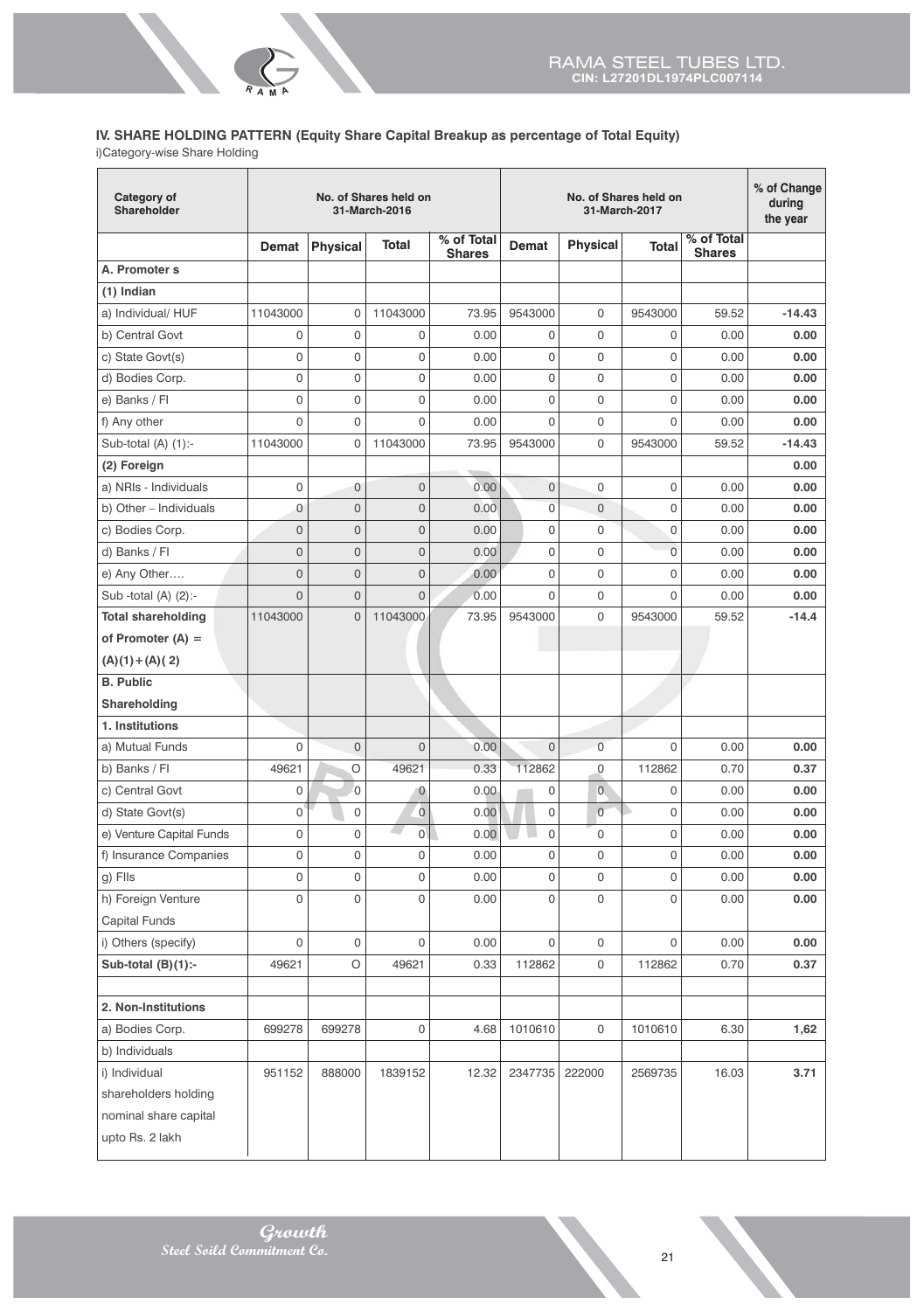| ii) Individual            | 738395       | 132000   | 870395   | 5.83   | 2111535  | 0        | 2111535  | 13.17  | 7.34    |
|---------------------------|--------------|----------|----------|--------|----------|----------|----------|--------|---------|
| shareholders holding      |              |          |          |        |          |          |          |        |         |
| nominal share capital     |              |          |          |        |          |          |          |        |         |
| in excess of Rs 2 lakh    |              |          |          |        |          |          |          |        |         |
| c) Others (specify)       |              |          |          |        |          |          |          |        |         |
| Non Resident Indians      | 56893        | 56893    | $\Omega$ | 0.38   | 20120    | $\Omega$ | 20120    | 0.13   | $-0.25$ |
| <b>Clearing Member</b>    | 375661       | 375661   | 0        | 2.52   | 666138   | $\Omega$ | 666138   | 4.15   | 1.63    |
| Sub-total $(B)(2)$ :-     | 2821379      | 1020000  | 3841379  | 25.72  | 6156138  | 222000   | 6378138  | 39.78  | 14.06   |
| <b>Total Public</b>       | 2871000      | 1020000  | 3891000  | 26.05  | 6269000  | 222000   | 6491000  | 40.48  | 14.43   |
| Shareholding              |              |          |          |        |          |          |          |        |         |
| $(B) = (B)(1) + (B)(2)$   |              |          |          |        |          |          |          |        |         |
| C. Shares held by         |              |          |          |        |          |          |          |        |         |
| <b>Custodian for GDRs</b> |              |          |          |        |          |          |          |        |         |
| & ADRs                    |              |          |          |        |          |          |          |        |         |
| <b>Promoter and</b>       | $\mathbf{0}$ | $\Omega$ | $\Omega$ | 0.00   | $\Omega$ | $\Omega$ | $\Omega$ | 0.00   | 0.00    |
| promoter group            |              |          |          |        |          |          |          |        |         |
| <b>Public</b>             | 0            | $\Omega$ | 0        | 0.00   | $\Omega$ | $\Omega$ | 0        | 0.00   | 0.00    |
| Sub-total (C)             | $\Omega$     | $\Omega$ | $\Omega$ | 0.00   | $\Omega$ | $\Omega$ | $\Omega$ | 0.00   | 0.00    |
| <b>Grand Total</b>        | 13914000     | 1020000  | 14934000 | 100.00 | 15812000 | 222000   | 16034000 | 100.00 | 0.00    |
| $(A+B+C)$                 |              |          |          |        |          |          |          |        |         |

**R <sup>A</sup> <sup>M</sup> A**

#### **B) Shareholding of Promoter-**

|            |                              | Shareholding at the beginning<br>Shareholding at the end<br>of the year<br>of the year |                                               |                                                              |                         |                                        |                                                              | % change in                        |
|------------|------------------------------|----------------------------------------------------------------------------------------|-----------------------------------------------|--------------------------------------------------------------|-------------------------|----------------------------------------|--------------------------------------------------------------|------------------------------------|
| SI.<br>No. | Shareholder's<br><b>Name</b> | No. of<br><b>Shares</b>                                                                | % of total<br><b>Shares of the</b><br>company | % of Shares<br>Pledged /<br>encumbered<br>to total<br>shares | No. of<br><b>Shares</b> | % of total<br>Shares of the<br>company | % of Shares<br>Pledged /<br>encumbered<br>to total<br>shares | Shareholding<br>during<br>the year |
|            | Naresh Kumar Bansal          | 7428000                                                                                | 49.74                                         | 0.00 <sub>l</sub>                                            | 5928000                 | 36.97                                  | 0.00                                                         | $-12.77$                           |
| 2          | Kumud Bansal                 | 540000                                                                                 | 3.62                                          | 0.00                                                         | 540000                  | 3.37                                   | 0.00                                                         | 0.00                               |
| 3          | Naresh Kumar & Sons<br>(HUF) | 180000                                                                                 | 1.21                                          | 0.00                                                         | 180000                  | 1.12                                   | 0.00                                                         | 0.00                               |
| 4          | Richi Bansal                 | 1293000                                                                                | 8.66                                          | 0.00                                                         | 1293000                 | 8.06                                   | 0.00                                                         | 0.00                               |
| 5          | Krati Bansal                 | 300000                                                                                 | 2.01                                          | 0.00                                                         | 300000                  | 1.87                                   | 0.00                                                         | 0.00                               |
| 6          | Nikhil Naresh Bansal         | 1266000                                                                                | 8.48                                          | 0.00                                                         | 1266000                 | 7.90                                   | 0.00                                                         | 0.00                               |
|            | Kanika Bansal                | 36000                                                                                  | 0.24                                          | 0.00                                                         | 36000                   | 0.22                                   | 0.00                                                         | 0.00                               |

### **C) Change in Promoters' Shareholding**

|            |                                       |                         | Shareholding<br>of the promoters       | <b>Cumulative Shareholding</b><br>during the year |                                        |  |
|------------|---------------------------------------|-------------------------|----------------------------------------|---------------------------------------------------|----------------------------------------|--|
| SI.<br>No. | Shareholder's<br><b>Name</b>          | No. of<br><b>Shares</b> | % of total<br>Shares of the<br>company | No. of<br><b>Shares</b>                           | % of total<br>Shares of the<br>company |  |
|            | Naresh Kumar Bansal                   |                         |                                        |                                                   |                                        |  |
|            | At the beginning of the year          | 7428000                 | 49.74                                  |                                                   |                                        |  |
|            | $Sale(-)/Purchase(+)$ during the Year | $-1500000$              | (10.04)                                |                                                   |                                        |  |
|            | At the end of the year                |                         |                                        | 5928000                                           | 36.97                                  |  |

Z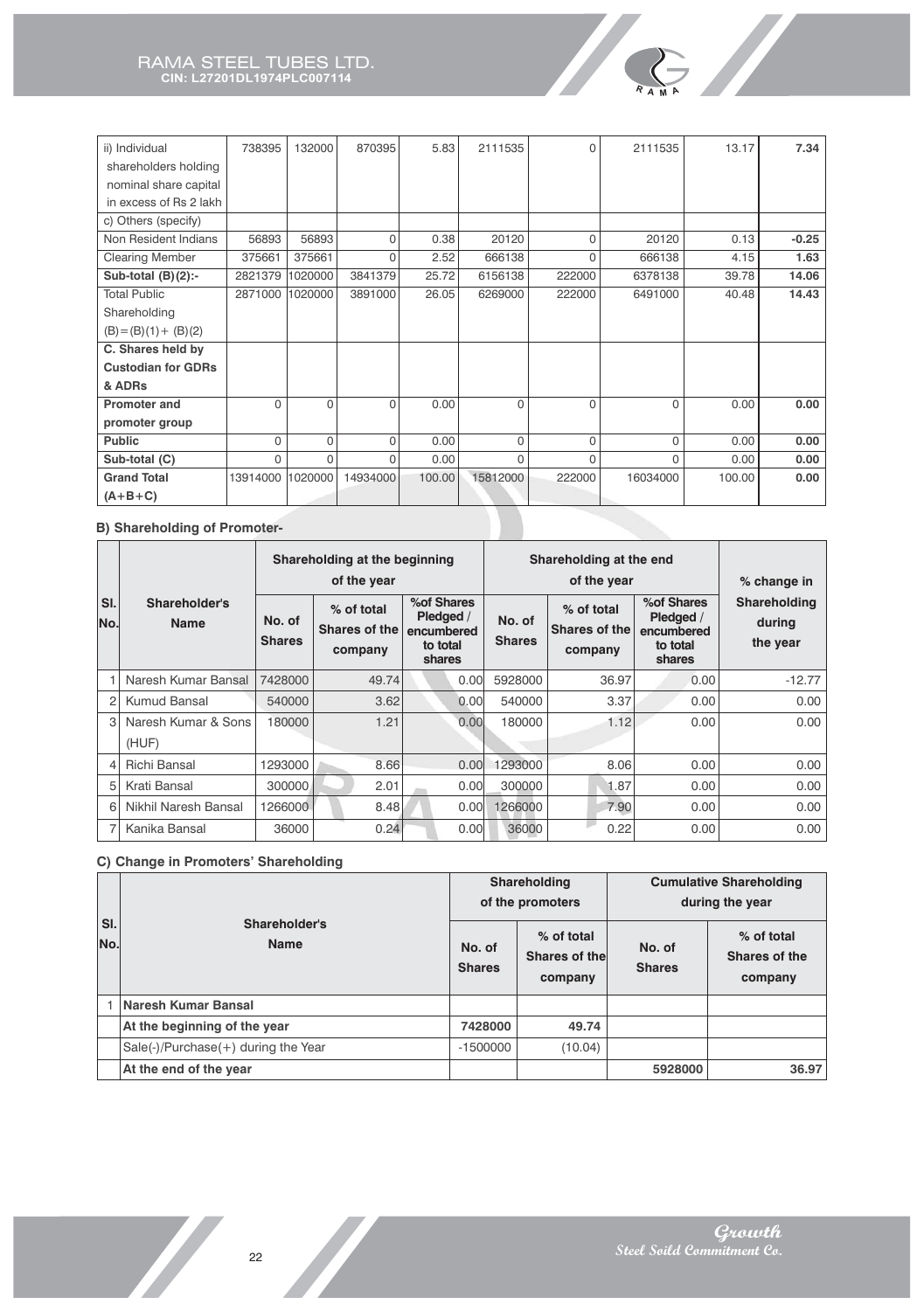**D) Shareholding Pattern of top ten Shareholders (Other than Directors and Promoters):**

**R <sup>A</sup> <sup>M</sup>A**

|                |                                                      |                         | Shareholding at the<br>beginning of the year | Shareholding at<br>the end of the year |                                               |  |
|----------------|------------------------------------------------------|-------------------------|----------------------------------------------|----------------------------------------|-----------------------------------------------|--|
| S.<br>No.      | <b>Name of Shareholders</b><br>(Top 10 Shareholders) | No. of<br><b>Shares</b> | % of total<br>Shares of the<br>company       | No. of<br><b>Shares</b>                | % of total<br><b>Shares of the</b><br>company |  |
| 1              | <b>TARUN DHIR</b>                                    | $\Omega$                | 0.00                                         | 954821                                 | 5.95                                          |  |
| 2              | SHARE INDIA SECURITIES LIMITED                       | 165609                  | 1.11                                         | 294091                                 | 1.83                                          |  |
| 3              | SHRI PARASRAM HOLDINGS PVT.LTD.                      | 188300                  | 1.26                                         | 46510                                  | 0.29                                          |  |
| 4              | <b>RASHI FINCORP LTD.</b>                            | $\Omega$                | 0.00                                         | 180000                                 | 1.12                                          |  |
| 5              | <b>SANGEETA PAREEKH</b>                              | 144000                  | 0.96                                         | 0                                      | 0.00                                          |  |
| 6              | KARNEE INVESTMENT PRIVATE LIMITED                    | $\Omega$                | 0.00                                         | 140968                                 | 0.88                                          |  |
| $\overline{7}$ | <b>MOTILAL OSWAL SECURITIES LTD</b>                  | 2576                    | 0.02                                         | 135729                                 | 0.85                                          |  |
| 8              | <b>DINESH PAREEKH</b>                                | 111000                  | 0.74                                         | 0                                      | 0.00                                          |  |
| 9              | SALASAR TECHNO ENGINEERING PRIVATE LIMITED           | 110000                  | 0.74                                         | $\Omega$                               | 0.00                                          |  |
| 10             | <b>AXIS BANK LIMITED</b>                             | 49491                   | 0.33                                         | 102027                                 | 0.64                                          |  |
| 11             | PUNE E STOCK BROKING PVT LTD                         | 102021                  | 0.68                                         | 106535                                 | 0.66                                          |  |
| 12             | KISHAN GOPAL MOHTA                                   | $\Omega$                | 0.00                                         | 100000                                 | 0.62                                          |  |
| 13             | <b>RAMESH CHANDU KOTI</b>                            | 91350                   | 0.61                                         | 23923                                  | 0.15                                          |  |
| 14             | <b>GLOBE CAPITAL MARKET LIMITED</b>                  | 141309                  | 0.95                                         | 58252                                  | 0.36                                          |  |
| 15             | SUMPOORNA PORTFOLIO LIMITED                          | 82500                   | 0.55                                         | 72823                                  | 0.45                                          |  |
| 16             | <b>AMIT SUREKA</b>                                   | 78000                   | 0.52                                         | 0                                      | 0.00                                          |  |
| 17             | <b>VRAJESH K SHAH</b>                                | 0                       | 0.00                                         | 71000                                  | 0.44                                          |  |
|                | <b>18 CHARANJIT LAL DHIR</b>                         | 51000                   | 0.34                                         | 67360                                  | 0.42                                          |  |

**E) Shareholding of Directors and Key Managerial Personnel:**

| S.  | Shareholding of each Directors and  |                         | Shareholding at the<br>beginning of the year | <b>Cumulative Shareholding</b><br>during the Year |                                        |
|-----|-------------------------------------|-------------------------|----------------------------------------------|---------------------------------------------------|----------------------------------------|
| No. | each Key Managerial Personnel       | No. of<br><b>Shares</b> | % of total<br>Shares of the<br>company       | No. of<br><b>Shares</b>                           | % of total<br>Shares of the<br>company |
|     | Naresh Kumar Bansal                 |                         |                                              |                                                   |                                        |
|     | At the beginning of the year        | 742800                  | 49.74                                        |                                                   |                                        |
|     | Sale(-)/Purchase(+) during the Year | $-1500000$              | (10.04)                                      |                                                   |                                        |
|     | At the end of the year              |                         |                                              | 5928000                                           | 36.97                                  |
|     | Richi Bansal                        |                         |                                              |                                                   |                                        |
|     | At the beginning of the year        | 1293000                 | 8.66                                         |                                                   |                                        |
|     | At the end of the year              |                         |                                              | 1293000                                           | 8.06                                   |

**Note- The Company has allotted on March 29, 2017 11,00,000 Equity Shares of Rs.5/- each on preferential basis to persons belonging to Non-Promoter Category, due to which there is change in shareholding at the end of year.**

**V) INDEBTEDNESS** -Indebtedness of the Company including interest outstanding/accrued but not due for payment.

|                                                     |                      |                  |                 | (₹in Lacs)   |
|-----------------------------------------------------|----------------------|------------------|-----------------|--------------|
|                                                     | <b>Secured Loans</b> | <b>Unsecured</b> | <b>Deposits</b> | <b>Total</b> |
|                                                     | excluding deposits   | Loans            |                 | Indebtedness |
| Indebtedness at the beginning of the financial year |                      |                  |                 |              |
| i) Principal Amount                                 | 5359.93              | 348.64           | <b>NIL</b>      | 5708.57      |
| ii) Interest due but not paid                       | <b>NIL</b>           | <b>NIL</b>       | <b>NIL</b>      | <b>NIL</b>   |
| iii) Interest accrued but not due                   | <b>NIL</b>           | <b>NIL</b>       | <b>NIL</b>      | <b>NIL</b>   |
| Total (i+ii+iii)                                    | 5359.93              | 348.64           | <b>NIL</b>      | 5708.57      |
| Change in Indebtedness during the financial year    |                      |                  |                 |              |
| * Addition                                          | 365.30               | 773.20           | <b>NIL</b>      | 1138.50      |
| * Reduction                                         | 735.01               | 761.35           | <b>NIL</b>      | 1496.36      |
| Net Change                                          | (369.71)             | 11.85            | <b>NIL</b>      | (357.86)     |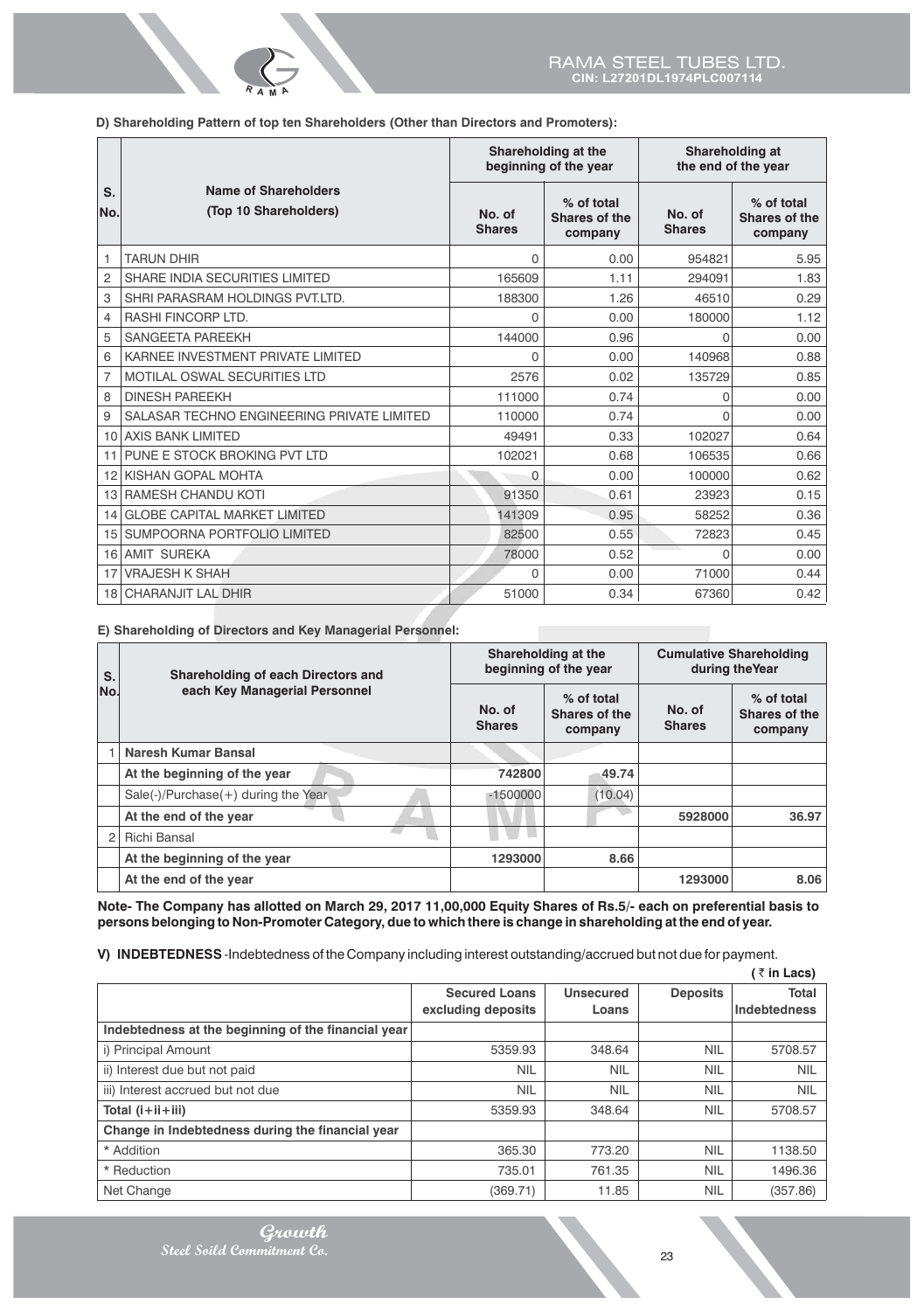

| Indebtedness at the end of the financial year |            |            |            |            |
|-----------------------------------------------|------------|------------|------------|------------|
| i) Principal Amount                           | 4985.54    | 360.49     | <b>NIL</b> | 5346.03    |
| ii) Interest due but not paid                 | <b>NIL</b> | <b>NIL</b> | <b>NIL</b> | <b>NIL</b> |
| iii) Interest accrued but not due             | 4.68       | <b>NIL</b> | <b>NIL</b> | 4.68       |
| Total (i+ii+iii)                              | 4990.22    | 360.49     | <b>NIL</b> | 5350.71    |

# **VI. REMUNERATION OF DIRECTORS AND KEY MANAGERIAL PERSONNEL-**

A. Remuneration to Managing Director, Whole-time Directors and/or Manager:

|                |                                                           |                                          |                                                   |                                                                | $($ ₹ in Lacs) |
|----------------|-----------------------------------------------------------|------------------------------------------|---------------------------------------------------|----------------------------------------------------------------|----------------|
| S.             | <b>Particulars of Remuneration</b>                        | Name of<br>MD/WTD/<br><b>Manager</b>     | <b>Name of Other</b><br><b>Executive Director</b> | <b>Total Amount</b>                                            |                |
| No.            |                                                           | Mr. Naresh<br>Kumar Bansal,<br><b>MD</b> | Mr. Richi<br>Bansal,<br><b>Director</b>           | Mr. Surender<br><b>Kumar Sharma</b>                            |                |
| 1              | Gross salary                                              |                                          |                                                   |                                                                |                |
|                | (a) Salary as per provisions contained in                 |                                          |                                                   |                                                                |                |
|                | Section 17(1) of the Income-tax Act, 1961                 | 25.00                                    | 19.00                                             | 2.59                                                           | 46.59          |
|                | (b) Value of perquisites u/s 17(2) Income-tax Act, 1961   | 0.40                                     | 0.40                                              |                                                                | 0.80           |
|                | (c) Profits in lieu of salary under section 17(3) Income- |                                          |                                                   |                                                                |                |
|                | tax Act, 1961                                             |                                          |                                                   |                                                                |                |
| 2              | <b>Stock Option</b>                                       |                                          |                                                   |                                                                |                |
| 3              | <b>Sweat Equity</b>                                       |                                          |                                                   |                                                                |                |
| $\overline{4}$ | Commission                                                |                                          |                                                   |                                                                |                |
|                | - as % of profit                                          |                                          |                                                   |                                                                |                |
|                | - others, specify                                         |                                          |                                                   |                                                                |                |
| 5              | Others, please specify                                    |                                          |                                                   |                                                                |                |
|                | Total (A)                                                 | 25.40                                    | 19.40                                             | 2.59                                                           | 47.39          |
|                | Ceiling as per the Act                                    | under the Companies Act, 2013.           |                                                   | The Managerial Remuneration is within the limit, as prescribed |                |

#### **B. Remuneration to other directors**

**(** ` **in Lacs)**

| S.<br>No.        | <b>Particulars of Remuneration</b>         |                                    | <b>Name of Directors</b>             |                     |                    | <b>Total</b>  |
|------------------|--------------------------------------------|------------------------------------|--------------------------------------|---------------------|--------------------|---------------|
|                  |                                            | Mr. Bharat<br><b>Bhushan Sahny</b> | Mr. Rajendra<br><b>Prasad Khanna</b> | Mrs.<br>Hannya Dhir | Mrs.<br>Anju Gupta | <b>Amount</b> |
|                  | <b>Independent Directors</b>               |                                    |                                      |                     |                    |               |
| $\mathbf{1}$ .   | Fee for attending board committee meetings | 0.50                               | 0.50                                 | 0.35                | 0.10               | 1.45          |
|                  | Remuneration by way of Commission          | --                                 | $-$                                  | $-$                 |                    |               |
|                  | Others, please specify                     | $- -$                              | $- -$                                | $- -$               |                    | $- -$         |
|                  | Total (1)                                  | 0.50                               | 0.50                                 | 0.35                | 0.10               | 1.45          |
| $\overline{2}$ . | <b>Other Non-Executive Directors</b>       |                                    |                                      |                     |                    |               |
|                  | Fee for attending board committee meetings | --                                 | $- -$                                | --                  | --                 |               |
|                  | Commission                                 | $-$                                | $-$                                  | $- -$               | $-$                |               |
|                  | Others, please specify                     | $- -$                              | $- -$                                | $-$                 | $\qquad \qquad -$  | --            |
|                  | Total (2)                                  | $- -$                              | $- -$                                | $-$                 | --                 | --            |
|                  | Total $(B)=(1+2)$                          |                                    |                                      |                     |                    | 1.45          |
|                  | <b>Total Managerial</b>                    |                                    |                                      |                     |                    |               |
|                  | Remuneration Total = $(A + B)$             |                                    |                                      |                     |                    | 48.84         |